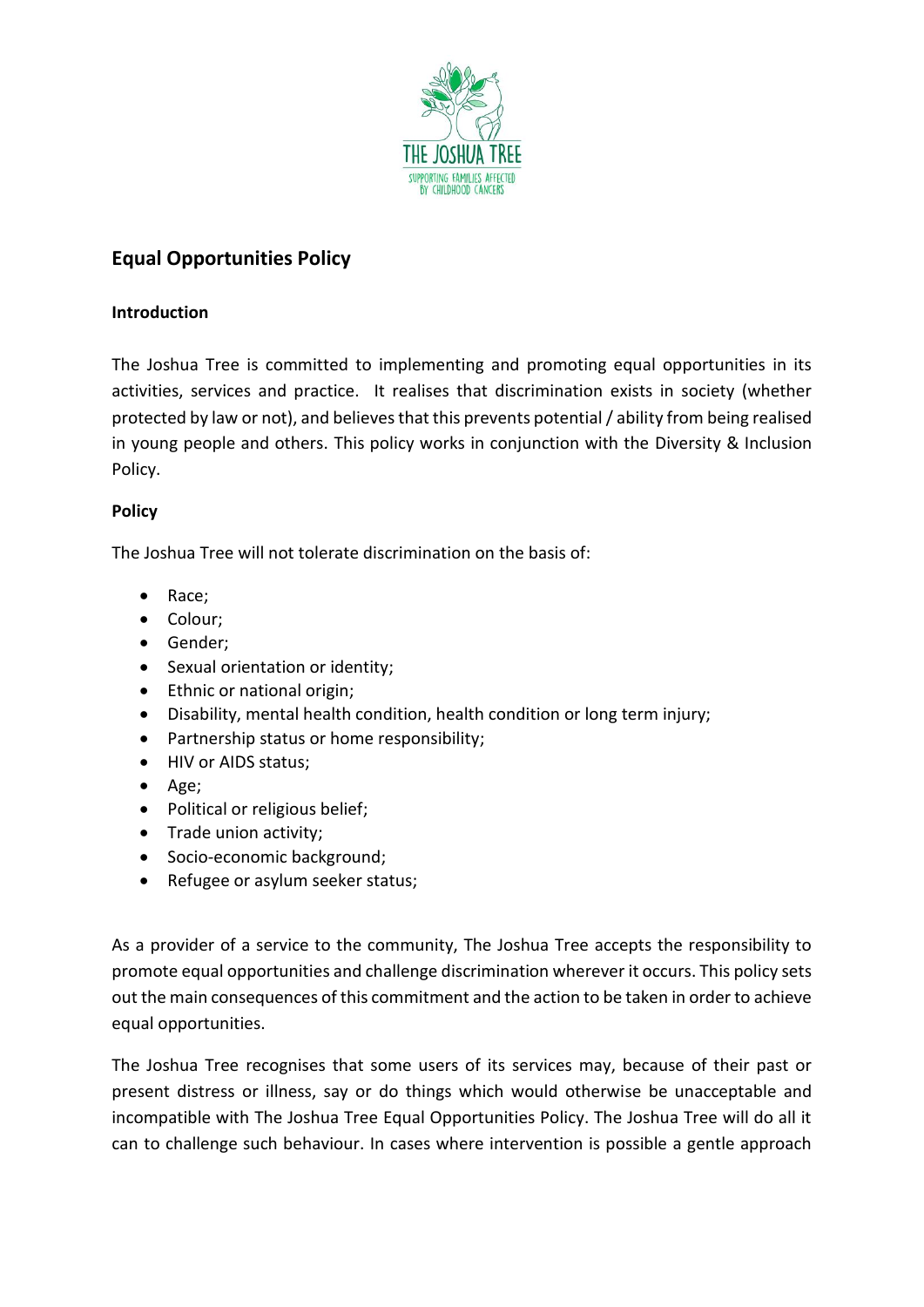

will be adopted which aims to alter attitudes and behaviour while maintaining support for the distressed client.

The Joshua Tree realises that a genuine commitment to equal opportunities must operate on all levels:

• The Joshua Tree will prevent unfavourable treatment, directly or indirectly, upon individuals from any group facing discrimination in its recruitment and deployment of human resources. Where discrimination does occur, it will be dealt with through the agreed procedures. This will be achieved by following The Joshua Tree Equal Opportunities Policy;

# **Responsibility**

The Trustees of The Joshua Tree have overall responsibility for the effective operation of this policy. However, all staff, sessional workers, volunteers and service users have a duty as part of their involvement with The Joshua Tree to do everything they can to ensure that the policy works in practice.

The Joshua Tree will bring to the attention of all staff, volunteers and service users the existence of this policy, and will provide such training as is necessary to ensure that the policy is effective and that everyone is aware of it.

If any staff member, sessional worker, service user or volunteer feels that they have been, or are being discriminated against, in any way, they are entitled to pursue the matter with the Trustees.

All instances or complaints of discriminatory behaviour will be treated seriously.

### **Disabled Access**

The Joshua Tree will endeavour to ensure, as far as is practicable, that all the premises it uses have disabled access. When considering new premises, every effort will be made to ensure such premises are fully accessible.

### **Use of Language**

Volunteers, staff, sessional workers and service users should avoid and challenge the use of language which, in any way, that belittles anyone.